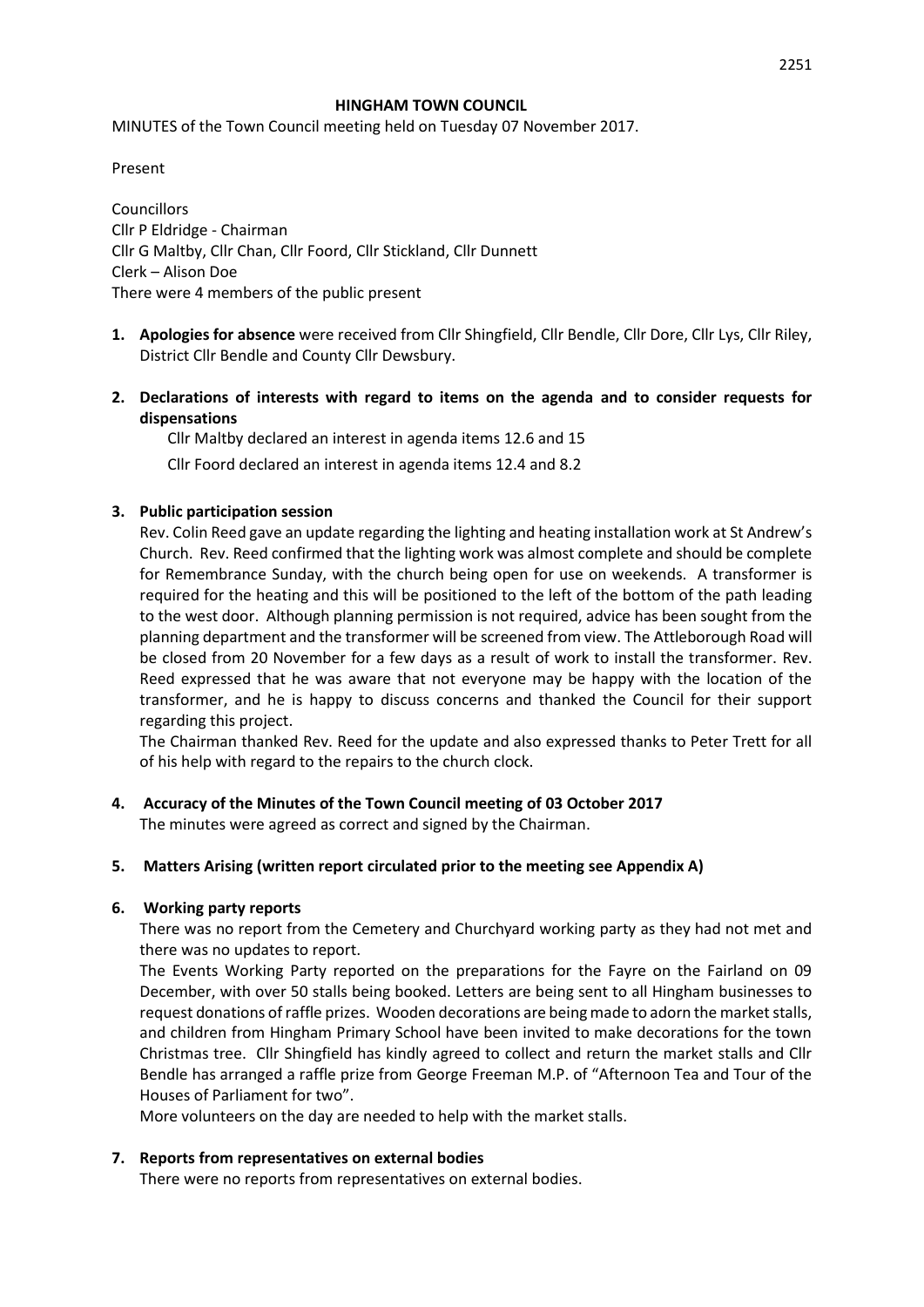## **8. Correspondence**

- **8.1 Elizabeth Burrows Chairman of Club 99 – Thank you for the donation**
- **8.2 Kim Thomas – Planning Application**
- **8.3 Various – Feedback regarding the Open Evening on 17th October**
- **8.4 Anglian Water – Sewer upgrade work Seamere Road**
- **8.5 Norfolk Police – Hingham, Deopham and Wicklewood Newsletter**
- **8.6 Norfolk Police - Op Randall Rural Crime Newsletter**
- **8.7 Community Action Norfolk's Funding Newsletter**
- **8.8 Norfolk ALC - Consultation on updating disqualification criteria for councillors**
- **8.9 Norfolk ALC – 1. The Data Protection Bill/ GDPR requirements update; and 2. Planning for the right homes in the right place consultation**
- **8.10 Norfolk ALC – Newsletter X2**
- **8.11 Norfolk County Council - Temporary Road Closure in the Town of Hingham, Attleborough Road (electrical work)**
- **8.12 Historic England - Hingham War Memorial: Notification of Designation Decision**
- **8.13 Hingham Grotto Committee - request for permission for an additional building (see agenda item 15)**
- **8.14 Ruth Bateman – Request to move signage for Lincoln Hall Car Park – (**to be added to the next agenda**)**
- **8.15 Geoff Bedford Highway considerations**
- **8.16 Norfolk County Council - Norfolk County Council: Help vulnerable people in Norfolk Stay Well This Winter**

## **9. District Councillor's report**

District Cllr Bendle was unable to attend the meeting but sent a written report which was read out by the Chairman. She reported that the Community Connector has started regular weekly sessions for Social Prescribing at Hingham Surgery on 30th October. Barbara Howard the connector will be there on Monday afternoons 1pm-5pm. Appointments to see her will be made by the doctors and nurses at the practise, but she will also be available to see residents that may just drop in.

As the leaf clearance machines were not available a team of men came to clear what they could by hand, it is hoped that the leaf clearance machines will be available again in December.

## **10. County Councillor's report**

County Cllr Margaret Dewsbury was unable to attend the meeting.

## **11. Planning Decisions**

## **11.1 2017/2308 & 2017/2276 17 Bond Street Hingham Norfolk NR9 4HA Discharge of condition 3 - materials of permission 2017/1027 (new front screen and roof on conservatory) & Discharge of conditions 3 - materials and 4 - joinery details of permission 2017/1028 (new front screen and roof on conservatory) - - Approved**

- **11.2 2017/2125 - Beaconsfield House 13 Market Place Hingham Norfolk NR9 4AF Cupressocyparis ley landii (T1) - fell. - No objections**
- **11.3 2017/2022 - 37-39 Hardingham Road Hingham Norfolk NR9 4LX**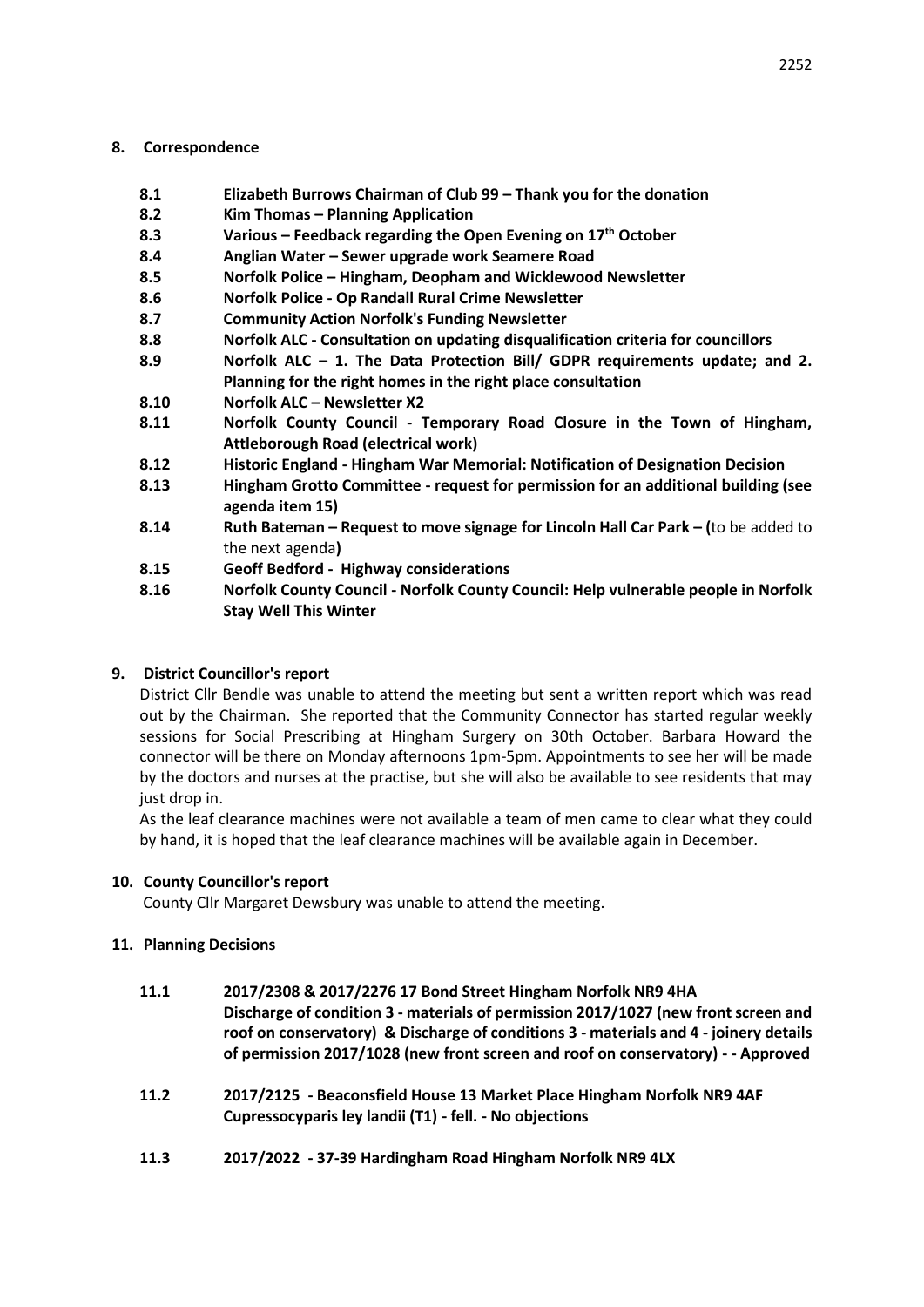**Discharge of Condition 4 and 5 of planning permission 2016/1796/F - boundary fence (4) and external lighting (5) - - Approved**

**11.4 2017/1942 - Church Of St Andrew Attleborough Road Hingham Norfolk Sycamore tree - reduce extended limbs over roof by 2m to leave approx 3.6m and clear epicormic growth from base - No objections**

### **12. Planning Applications**

**(as notified by SNC for consultation)**

- **12.1 2017/2463 - 5 The Fields Hingham Norfolk NR9 4JG Single storey side extension**  The Council agreed to recommend approval.
- **12.2 2017/2413 - 3 Baxter Close Hingham NR9 4HZ Front Porch, Rear First Floor Extension and 2No Dormers to Front Elevation.**  The Council agreed to recommend approval.

# **12.3 2017/2346 - Rowansyde Watton Road Hingham NR9 4NW 2 Storey rear extension**

The Council agreed to recommend approval.

## **12.4 2017/2330 - Engineering Works Watton Road Hingham Norfolk NR9 4NN 4 Self Build Dwellings**

Cllr Foord left the room for the discussion of 12.4 –

After some discussion and careful consideration a proposal was made to recommend approval of the application, a vote was taken on this proposal, (the vote being 2 for and 3 against). After the vote was cast it was suggested that a "neutral letter" be sent to the planning department, highlighting all points raised in the discussion but not offering a recommendation to approve or refusal of the application. The Chairman advised that as the vote had already been cast the counter proposal could not be voted upon (and should have been made prior to the original proposal being voted upon). Therefore the Council agreed to recommend that the application be refused for the following reasons/with regard to the following concerns:

- The application falls outside the Development Boundary (*as set out in Map 010 Hingham – South Norfolk Council Local Plan - Site Specific Allocations & Policies DPD).*
- Scale of the development and highway safety regarding the vehicular access/visibility from the site and the number vehicle movements onto the busy B1108 as a result of 4 dwellings.
- Sustainability although it was considered favourable that 2 of the dwellings being proposed are to accommodate persons living with disabilities affecting mobility, the location is linked (for pedestrians) to the town by a trod path, made of unbound material, the Council considers this likely to be unsuitable for use by mobility vehicles/wheelchair users. (*The trod path being a permissive path by agreement with the land owner not a permanent Public Right of Way, cannot be guaranteed to remain in existence as a permanent pedestrian link from Frost Row to the town).*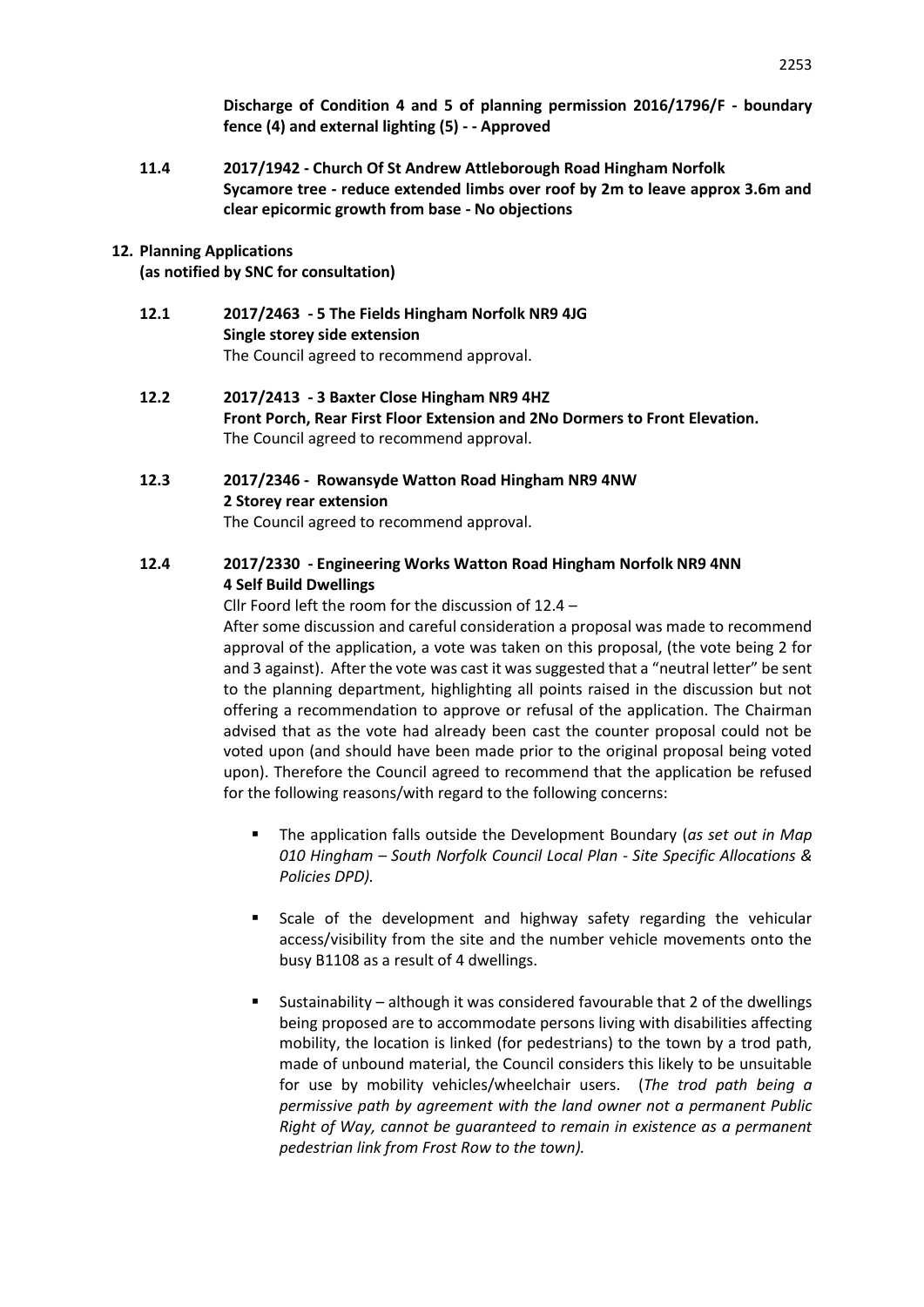- It was however noted that the site is a brownfield site which has not been used for commercial purposes for many years and is now considered an "eyesore", it was questioned as to what other purpose the land could be put to, to make good use of it. It was also noted that commercial use of the site would also raise concerns over highway safety and vehicular movements/visibility and access onto the B1108.
- **12.5 2017/2328 Wembury 4 Hardingham Road Hingham Norfolk NR9 4LX Rear extension and link to garage which is to be converted to a bedroom.**  The Council agreed to recommend approval.
- **12.6 2017/1975 & 2017/1976 - 3 Pottles Alley Hingham Norfolk NR9 4HSInstall oil fired central heating - external boiler and oil tank and internal radiators.**  The Council agreed to recommend approval.

## **12.7 2017/2468 - 6 Market Place Hingham NR9 4AF Replacement of 2 existing sash windows** The Council agreed to recommend approval.

**13. To discuss the further information/quotation provided for the proposed project (Right of Way footpath improvements) for the Norfolk County Council Parish Partnership Scheme 2018/19 and to decide on submission of a bid**

The Norfolk County Council Highway Engineer had provided pricing for the following options: FP8 (Hardingham Road to Norwich Road)– Works also include removal of verge growth to 100mm at the sides of the footway and topsoil seed and suitable barriers to be installed either end. A full specification footway, timber edged with asphalt surface - £12200

A trod type surface, no edgings with 2 layers of tar and granite chipped surface - £9000 Trod unbound material - £5200

FP1 (top of Folly Lane) – Excavate 50-100mm of existing surface, layer in 100mm of crushed concrete material. Unbound - £2600

Tar & Chip - £4200

The Council agreed to submit a bid for Parish Partnership funding based on full specification footway on FP8 and unbound material on FP1 – if successful, the cost to the Town Council will be £7400.

**14. To discuss the details provided by Norfolk County Council regarding the Norfolk County Council Parish Partnership Scheme 2017/18 project (Market Place footway)**

The Norfolk County Council Locality Designer had forwarded a design for the footway and advised that for safety reasons the path could not follow the edge of the green at the east corner. This is due to the level difference around the powered lighting column and the edge of the green. Also it would not be acceptable for the contractor to have to excavate in such a close proximity to the live electric cable for this column. There would not be sufficient room at the east corner to provide a level area for the required width of the footway, as a result of this and the footway if located along the edge would also be falling towards the road edge which would be a concern regarding disabled wheelchair users. The Council agreed to accept the design for the footway which takes the path to the west of the telegraph pole.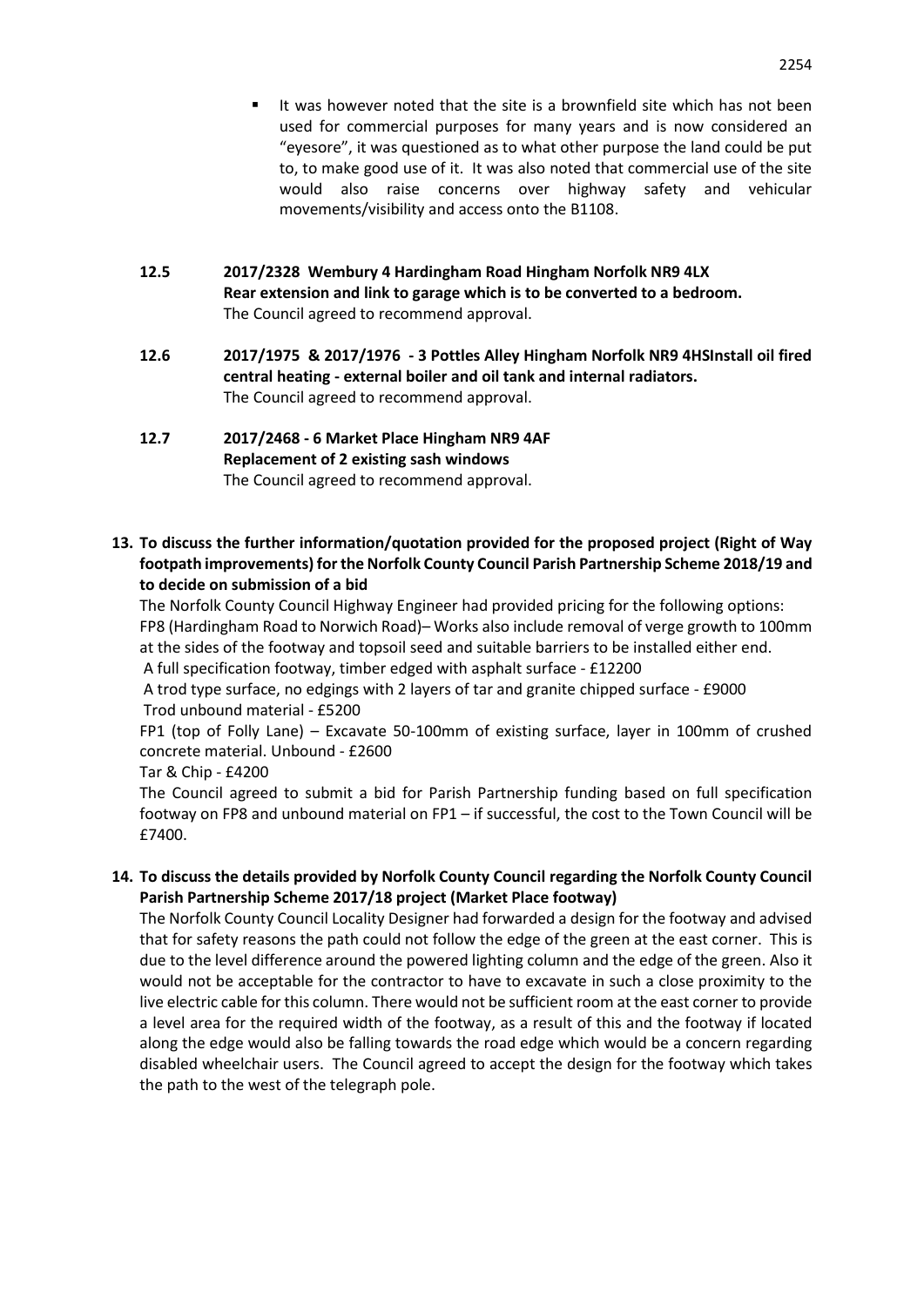**15. To discuss the request from the Grotto Committee to erect an additional building for the festive season** 

It was agreed to permit the Grotto Committee to erect an additional building on the green. The Grotto Committee have arranged relevant insurance.

**16. Proposal for the Events Working Party to purchase (from events funds) a selection of lighting – up to a budget of £200**

It was agreed that the lighting can be purchased and funded by the money raised by the events held.

**17. Proposal for the Events Working Party to purchase (from events funds) craft materials to donate to Hingham Primary School to enable the children to make Christmas decorations for the town tree** 

It was agreed that craft materials for the school to use for making tree decorations can be purchased and funded by the money raised by the events held.

- **18. To receive feedback from the Open Evening on 17 October 2017 and receive results of the survey and any recommendations for the CIL money - (for discussion at a future meeting)** A copy of the completed questionnaires from the open evening and any additional suggestions regarding the CIL money was forwarded to all councillors prior to the meeting.
- **19. To consider design and prices for bicycle stands (to be purchased using s106 money held by Norfolk County Council - £906.20 available)**

The Clerk explained that the street furniture suppliers will provide quotations (prices are not freely available for viewing on the websites). Some design options were discussed and it was agreed to obtain quotations for the design of bicycle stands favoured by South Norfolk Council and for a post and rail design similar to the bicycle stands in the Market Place.

### **20. Proposal to purchase a star for the top of the town Christmas tree**

It was agreed to purchase a star at the cost of £29.16 plus delivery and VAT (total £37.98), the star is compatible with the tree lights purchased in 2016.

### **FINANCE**

- **21. Reminder of the date of the next meeting of the Finance Committee – 21 November 2017** Noted.
- **22. To note the payment of CIL money to Hingham Town Council from South Norfolk Council (£2390.13)**

The £2390.13 CIL money has been received as a result of development at the site of the new Coop store on Norwich Road and the development of specialised accommodation on Hardingham Road.

## **23. Accounts for Payment**

*Further invoices were expected after the publication of the agenda for servicing of the strimmer and church clock repairs.* The Clerk advised that the strimmer had not yet been serviced, and that the invoice for the clock repairs had been received (along with a report on the work undertaken). The accounts for payment were agreed as below and the cheques signed.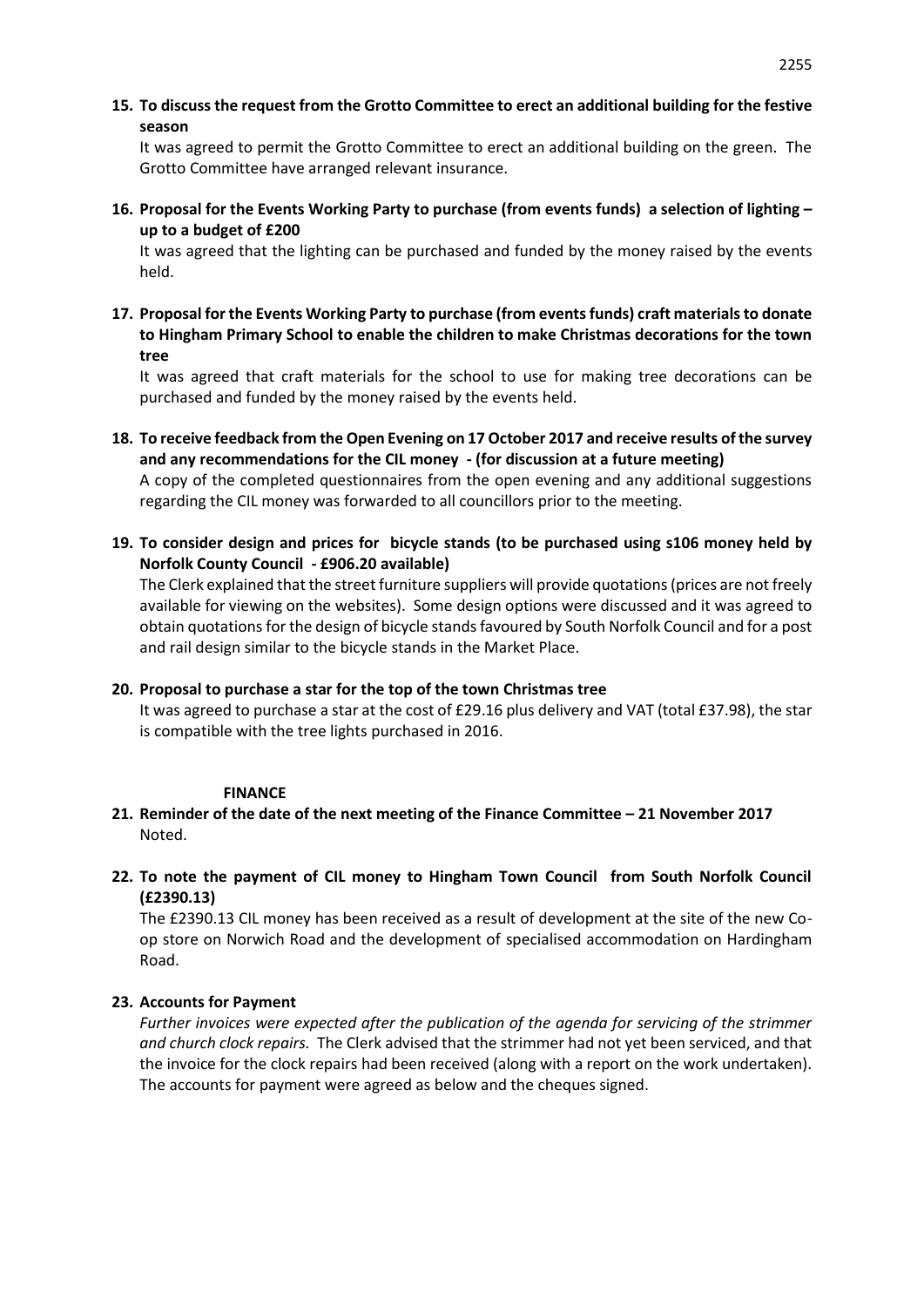| <b>ACCOUNTS FOR PAYMENT November 2017</b> |                                |                               |                       |
|-------------------------------------------|--------------------------------|-------------------------------|-----------------------|
| <b>TOTAL</b>                              | PAYEE                          | <b>DETAILS</b>                | <b>VAT</b>            |
| £920.83                                   | <b>D RAMM</b>                  | WAGES (5WKS) 880.01           |                       |
|                                           |                                | <b>CLEANING PRODUCTS 4.25</b> |                       |
|                                           |                                | BINBAGS 1.99                  | 0.33<br>£             |
|                                           |                                | <b>PAINT 22.98</b>            |                       |
|                                           |                                | SOAP 11.60                    | £<br>1.93             |
| £672.63                                   | A DOE                          | WAGES                         |                       |
| £16.48                                    | <b>NEST</b>                    | PENSION                       |                       |
| £336.65                                   | <b>HMRC</b>                    | TAX/NIC                       |                       |
| £605.63                                   | EON                            | <b>ENERGY</b>                 | £<br>100.94           |
| £16.21                                    | ANGLIAN WATER                  | <b>CEMETERY STANDPIPE</b>     |                       |
| £294.19                                   | <b>KAND M LIGHTING</b>         | CONTRACT                      | 49.03<br>£            |
| £75.00                                    | <b>GREAT HOCKHAM CHRISTMAS</b> | <b>CHRISTMAS TREE</b>         |                       |
| £60.00                                    | <b>HINGHAM PCC</b>             | LIGHTING                      |                       |
| £5,274.00                                 | EASTERN PLAY SERVICES LIMITED  | GROUNDWORK GYM EQUIPMENT      | £ 879.00              |
| £20,879.99                                | PROLUDIC LTD                   | <b>GYM EQUIPMENT</b>          | £3,479.99             |
| £2,700.00                                 | A J CLEMENTS CLOCKS            | CHURCH CLOCK REPAIRS          |                       |
| £31,851.61                                | <b>TOTAL</b>                   |                               |                       |
|                                           |                                |                               |                       |
|                                           |                                |                               |                       |
| $\ddot{}$                                 |                                |                               | vat total $f4,511.22$ |

### **24. 'Exclusion of the Press and Public under the Public Bodies (Admission to Meetings) Act 1960 to discuss the following matters:'**

Agreed, the public were asked to leave the meeting.

The information provided by South Norfolk Council for agenda item 25 was marked as commercially sensitive and therefore this item could not be discussed in public.

### **25. To discuss the quotation provided for the refurbishment of the public toilets**

The options regarding the specification of the refurbishment were discussed and it was agreed to:

- retain, clean and descale the sanitary ware in the ladies toilet (but replace the toilet seats) and replace the sanitary ware in the gents toilet (the sanitary ware in the disabled toilet would need to be replaced to be DDA compliant);
- retain and chemically clean the existing flooring throughout;
- retain and clean the existing tiling, but remove the tiling from the entrance to the gents toilet (where they are damaged) in favour of a easily maintainable painted surface;
- ask for prices of "quick" and efficient hand driers.

#### **26. To consider any quotations received for the schedule of tree works to be undertaken**

Three quotations were received for the schedule of tree works (to cover the cemetery, playing field, churchyard, Fairland and Market Place.

It was agreed to accept the quotation tendered from GCM Group (total for all works £5640.00 plus VAT)

#### **27. To discuss the staff appraisals**

The Clerk left the room for items 27 and 28

The handyman's appraisal was yet to take place.

The Clerk's appraisal highlighted issues with receiving telephone calls from residents during the evenings and weekends, some of which were abusive, and insufficient hours to properly cater for the growing demands of the role, with a significant amount of time spent receiving calls, reporting and chasing issues which are the responsibility of other authorities.

#### **28. To review employees wages**

The pay scale that the handyman is on had not changed.

It was proposed and agreed that the Clerk should receive the incremental rise due (from Spinal Column Point 27 to 28) to an hourly rate of £12.98, to be back-dated to 1st April 2017.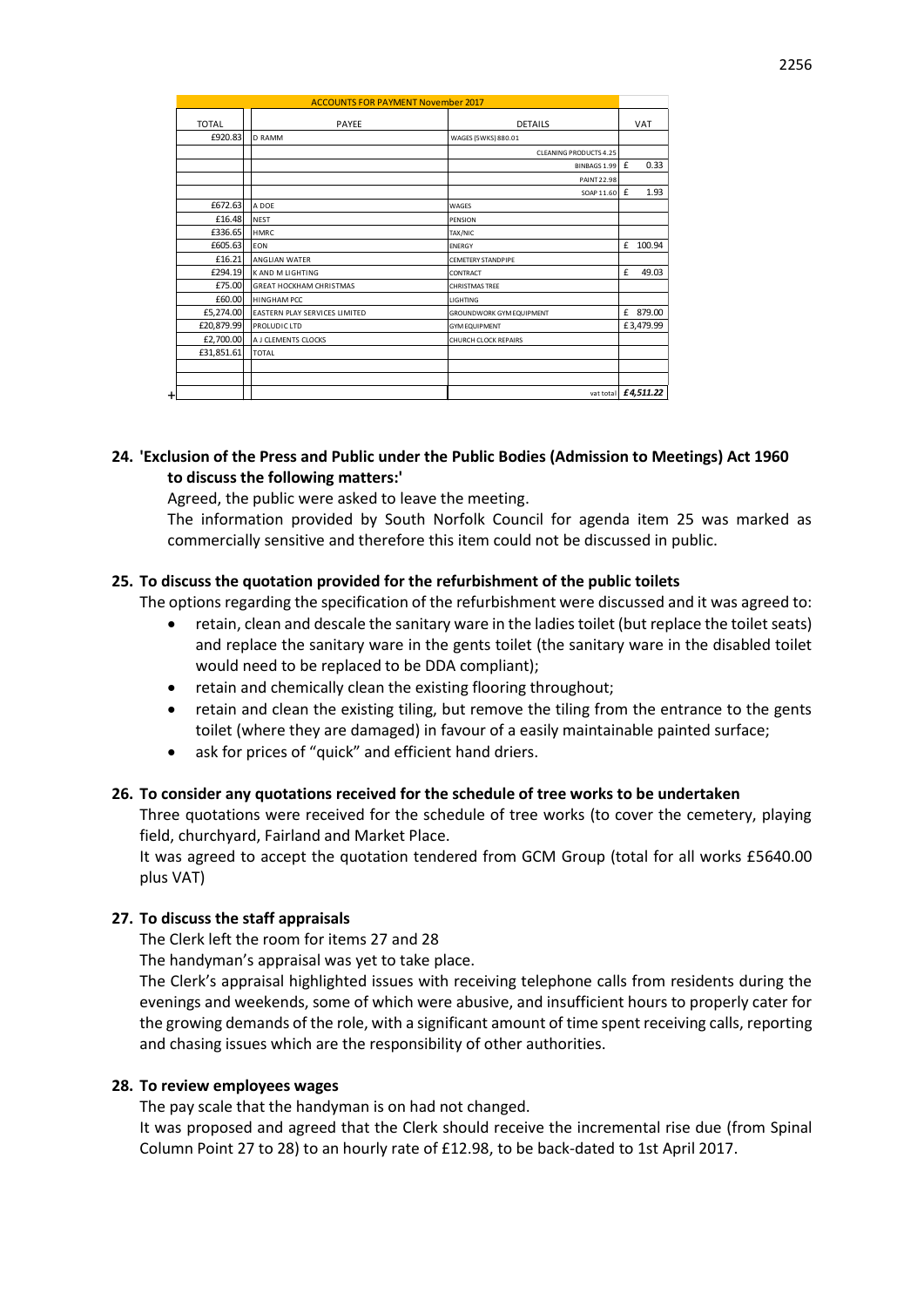# **Clerks Report for 07 November 2017**

| Min:         | Update                                                                                                                                                                                                                                  |
|--------------|-----------------------------------------------------------------------------------------------------------------------------------------------------------------------------------------------------------------------------------------|
|              | Matters Arising From the minutes of the meeting on 03 October 2017                                                                                                                                                                      |
| 3.1          | Parking /Mud at the end of the footpath between Hardingham Road and Norwich Road. A letter<br>has been sent to Saffron Housing                                                                                                          |
| 3.2          | Road Safety Issues B1108 - with regard to the Hops Development - A letter outlining the<br>concerns raised has been sent to Norfolk County Council Highways, South Norfolk Council<br>Planning, Norfolk Constabulary and Abel Homes Ltd |
| $\mathbf{7}$ | The outdoor gym equipment at the playing field has been installed                                                                                                                                                                       |
| 14 & 15      | Review of Cemetery Fees and pre-sale of Exclusive right of Burial to be undertaken and brought<br>to full council for further discussion December or January                                                                            |
|              | 18 "Please do not park on the grass" signs to be priced                                                                                                                                                                                 |
|              | 19 17 October 2017 "open evening", was very well attended, with some good feedback given<br>regarding the event                                                                                                                         |
| 22           | The conclusion of the audit advertisement is on the noticeboards and on the website                                                                                                                                                     |
|              | 23 The precept payment has been received from SNC                                                                                                                                                                                       |
|              | <b>Other Updates</b>                                                                                                                                                                                                                    |
|              | A lamppost on Hardingham Road was knocked over by a lorry visiting the site at 37-39 Hardingham<br>Road - Insurance Claim to be made for the replacement light -                                                                        |
|              | Stone Lane - a letter has been sent to NCC requesting maintenance - and to address the<br>neighbouring properties that "dump" garden waste on the verges which in turn is causing<br>soil/debris encroachment over the path.            |
|              | 2 steel liners and 1 new bin to be ordered - South Norfolk Council will be advised when the dog<br>waste bin will be removed.                                                                                                           |
|              | Purchase of a Christmas tree - The Christmas tree has been chosen - Cllr Shingfield will kindly<br>collect it                                                                                                                           |
|              | Some remedial work has been carried out to the Skate Park - SNC have been contacted regarding<br>suitable companies who may be able to advice and quote on refurbishment of the skate park. -<br>Awaiting advice from SNC               |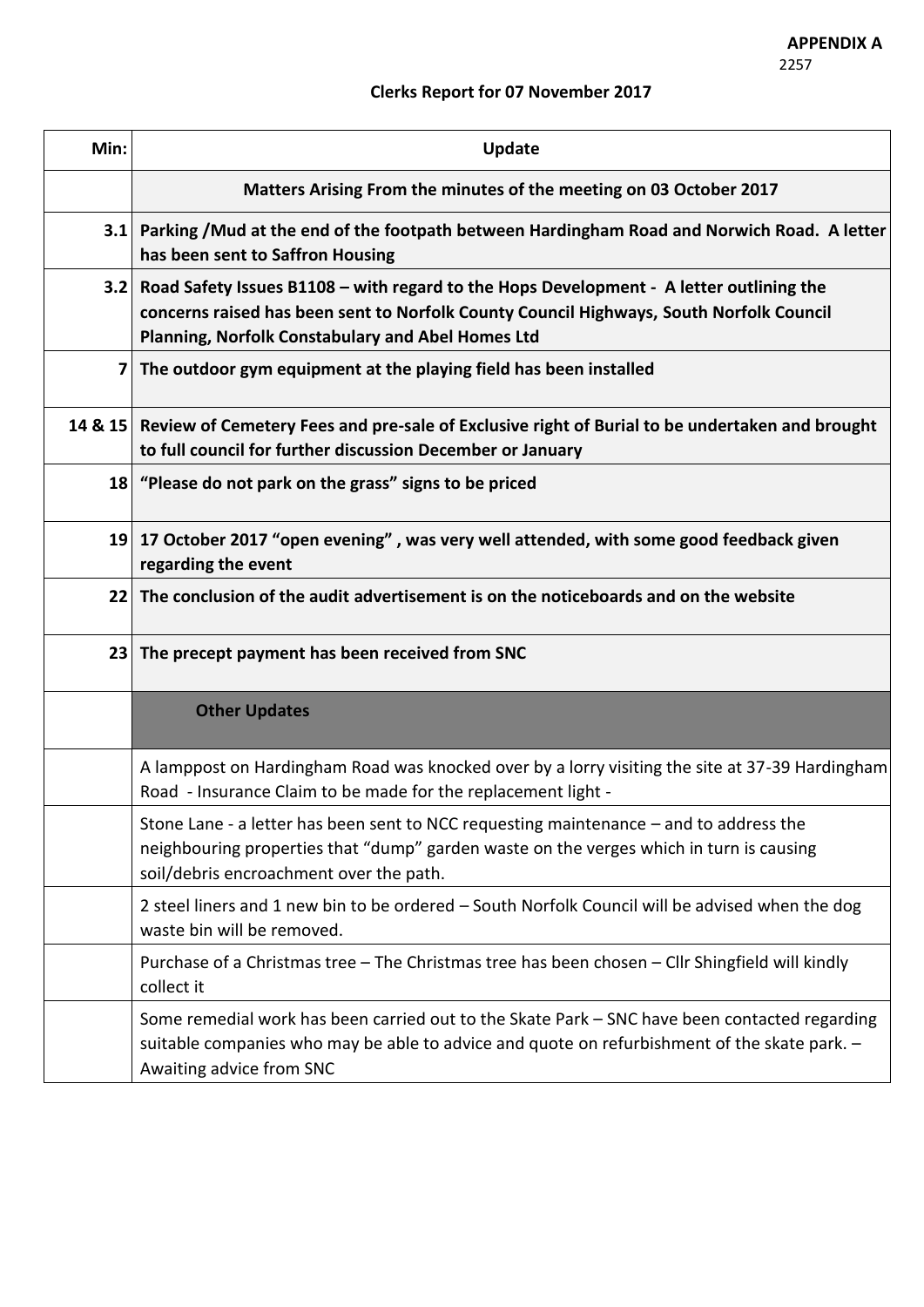| The pot hole filler has been applied to the pothole in the cemetery driveway                                                                                                                                                          |
|---------------------------------------------------------------------------------------------------------------------------------------------------------------------------------------------------------------------------------------|
| Lincoln Hall Driveway – some further hardcore has been placed (by a resident) on the driveway to<br>fill in the potholes -                                                                                                            |
| Remedial works to the Fairland standpipe have been completed - awaiting re inspection by<br>Anglian Water                                                                                                                             |
| Churchyard/Cemetery -                                                                                                                                                                                                                 |
| Awaiting contact from the builder with regard to undertaking the repairs to the churchyard wall<br>following the damage from the car.                                                                                                 |
| The following permissions remain outstanding from the Archdeacon Straightening of the leaning<br>memorial stone -                                                                                                                     |
| Fixing of the curved wall by the Attleborough Road entrance - (this will be investigated after<br>the heating works have been undertaken)                                                                                             |
| Rev. Reed has confirmed that the permission granted by the Archdeacon for tree works will cover<br>ALL of the tree work required. The handyman will start to prune the low canopies in the<br>churchyard in November.                 |
| The handyman has been asked to remove the ivy from the trees in the cemetery to a height of<br>1.5m as per the advice in the tree survey.                                                                                             |
| The Street Lighting Contractor has been asked to visually inspect lighting stock and advise of any<br>defects found (even those previously reported) and to give the defects a risk indicator. - Report<br>chased again - and Awaited |
| The Clerk has asked the Co-op construction manager If the hoarding can be re-positioned -The<br>solid hoarding has been removed                                                                                                       |

## **OUTSTANDING ISSUES**

The clerk has contacted the relevant officer at SNC regarding setting up an Emergency Plan/Group for Hingham, The Officer would be happy to come to a Town Council Meeting to give some further advice. Date to be arranged

Replacement oak trees on the Fairland – priced and sourced ready for planting after the Christmas Fair

Complaint to the bank /banking arrangements - no response to date

Bank Account – a form needs to be signed by all signatories to link the accounts to telephone banking.

Review/update of the Handyman's contract – to be completed.

Commemorative Plaque for the Fairland Bus shelter – To be ordered.

Request for a clear Bus Shelter – Norwich Road – By Hops development – to be looked at when the development is complete